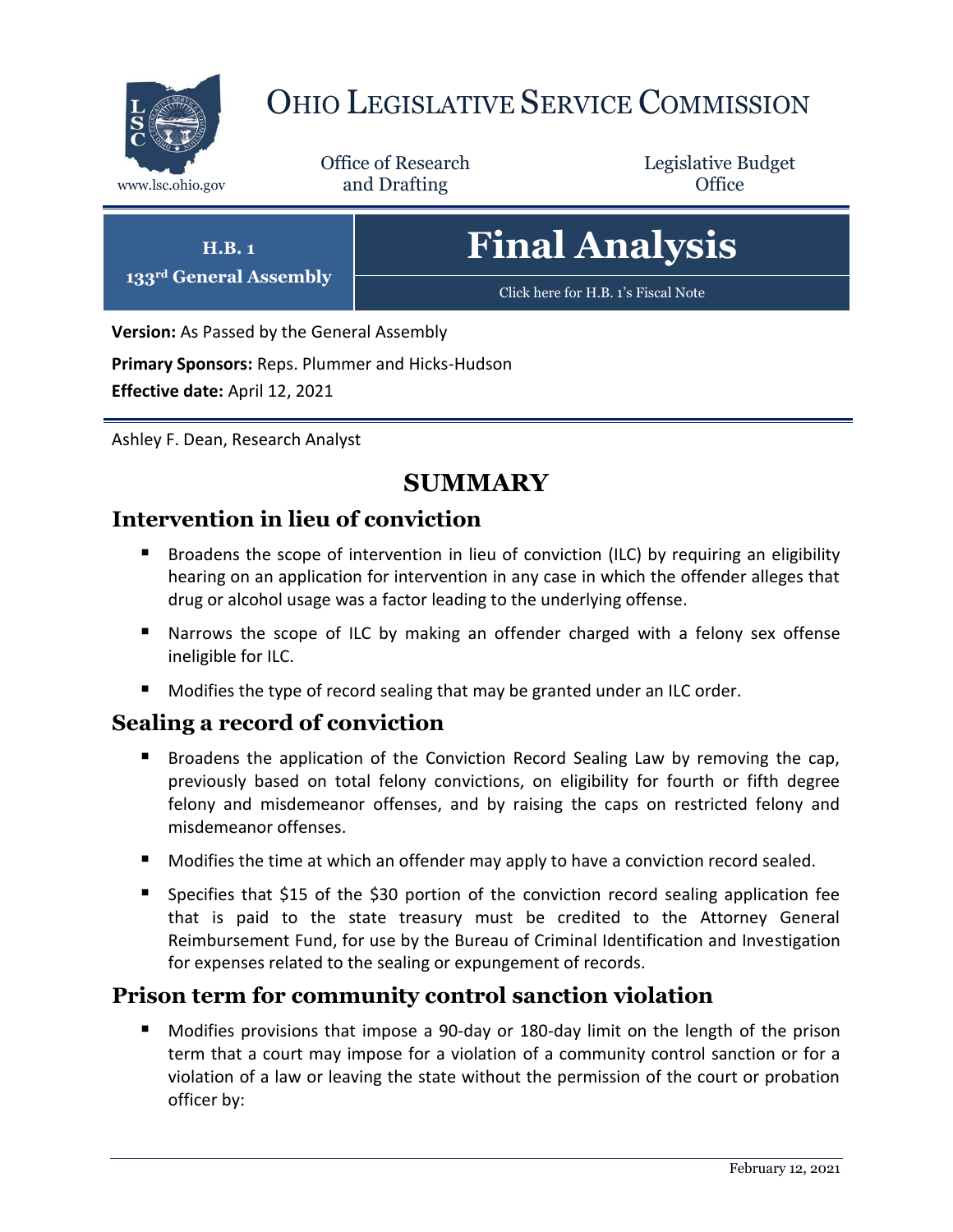- Adding a new limitation specifying that if the remaining period of the offender's community control or suspended prison sentence at that time is less than 90 or 180 days, the term may not exceed the length of the remaining period of community control or suspended sentence;
- $\Box$  Specifying that the time the offender spends in prison under the term is credited against the offender's community control or suspended prison sentence being served at the time of the violation and that the offender, upon release, will continue serving the remaining time under the reduced community control or suspended sentence;
- Clarifying the meaning of "technical violation."
- Specifies that a court is not limited in the number of times it may sentence an offender to a prison term for a violation of the conditions of a community control sanction or for a violation of a law or leaving the state without permission.

# **Involuntary court-ordered treatment for alcohol or drug abuse**

- **Modifies the criteria governing applications for, granting of, and treatment under a** mechanism providing for a probate court order requiring involuntary treatment for a person suffering from alcohol or other drug abuse.
- **Provides for the emergency hospitalization of a respondent, separate from the** treatment ordered by the court, if the court determines that the respondent presents an imminent danger or imminent threat of danger to self, family, or others as a result of alcohol or other drug abuse.
- Specifies that, in addition to the preexisting sanction of contempt of court, if a respondent fails to complete court-ordered treatment under the mechanism, the court may require the respondent to appear at a specified time and place.

# **State Criminal Sentencing Commission**

- Expands the duties of the State Criminal Sentencing Commission by:
	- Designating the Commission as a criminal justice agency so that it is authorized to apply for access to the computerized databases of the National Crime Information Center or LEADS, and to other computerized databases administered for the purpose of making criminal justice information accessible to state criminal justice agencies;
	- □ Requiring the Commission to study the impact of sections relevant to the act on an ongoing basis and to make biennial reports to the General Assembly and the Governor, commencing not later than December 31, 2021.

# **Prohibition against restraints on pregnant delinquent child or pregnant woman offender**

 Generally prohibits a law enforcement, court, or corrections official (hereafter designated official) from knowingly restraining or confining a pregnant charged or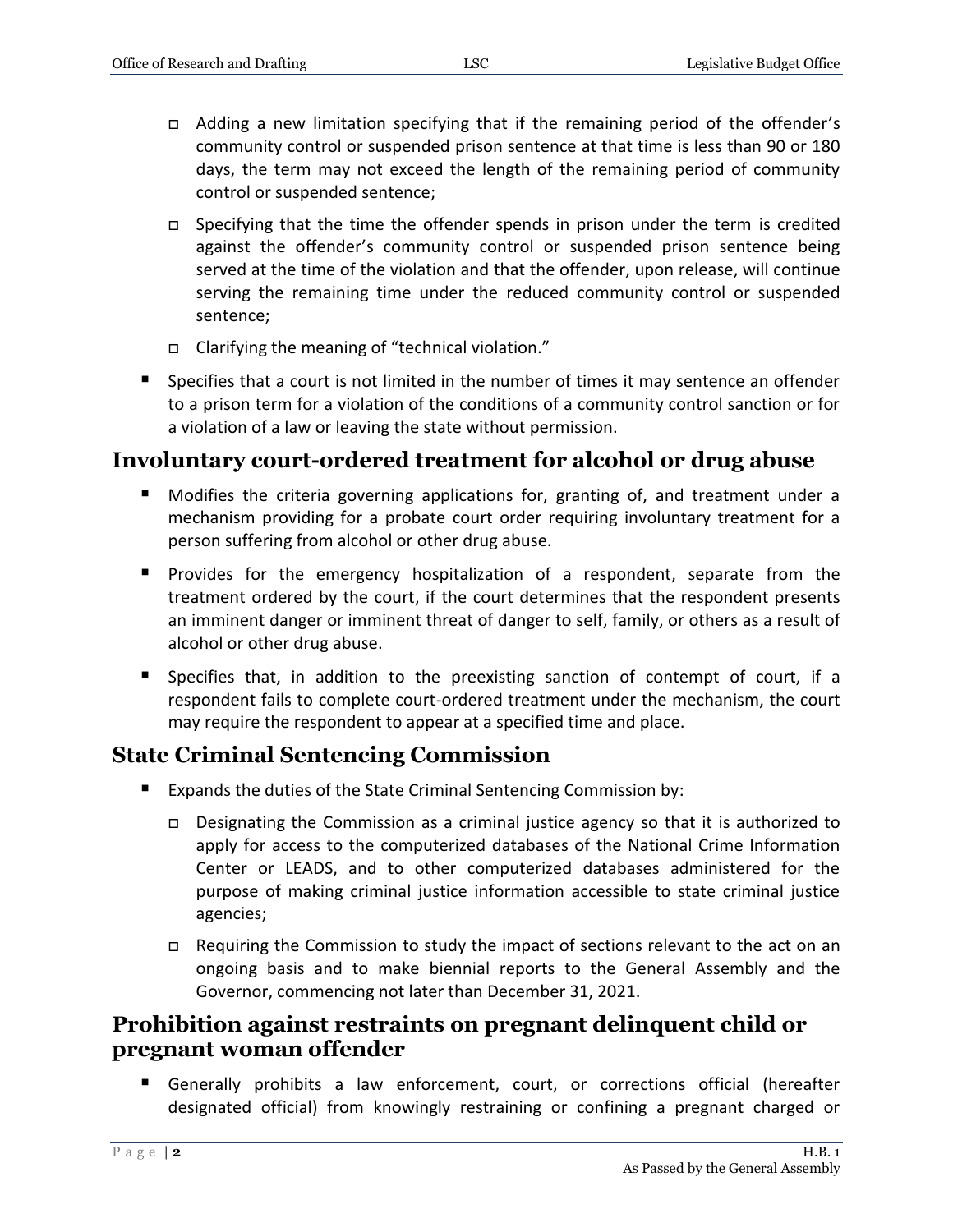adjudicated child or pregnant criminal offender during the child's or woman's pregnancy, hospital transport, labor, delivery, or postpartum recovery.

- **Provides that a violation is the offense of "interfering with civil rights," and permits the** pregnant child or woman to file a civil action for damages against the designated official who committed the violation, the official's employing agency, or court.
- Requires the Attorney General to provide training materials to law enforcement, court, and corrections officials to train employees on the proper implementation of the requirements regarding restraining or confining a pregnant child or woman.

# **TABLE OF CONTENTS**

| Prohibition against restraints on pregnant delinquent child or pregnant woman offender  12 |
|--------------------------------------------------------------------------------------------|
|                                                                                            |
|                                                                                            |
|                                                                                            |
|                                                                                            |
| Prohibition against restraints upon notice by a health care professional 14                |
|                                                                                            |
|                                                                                            |
|                                                                                            |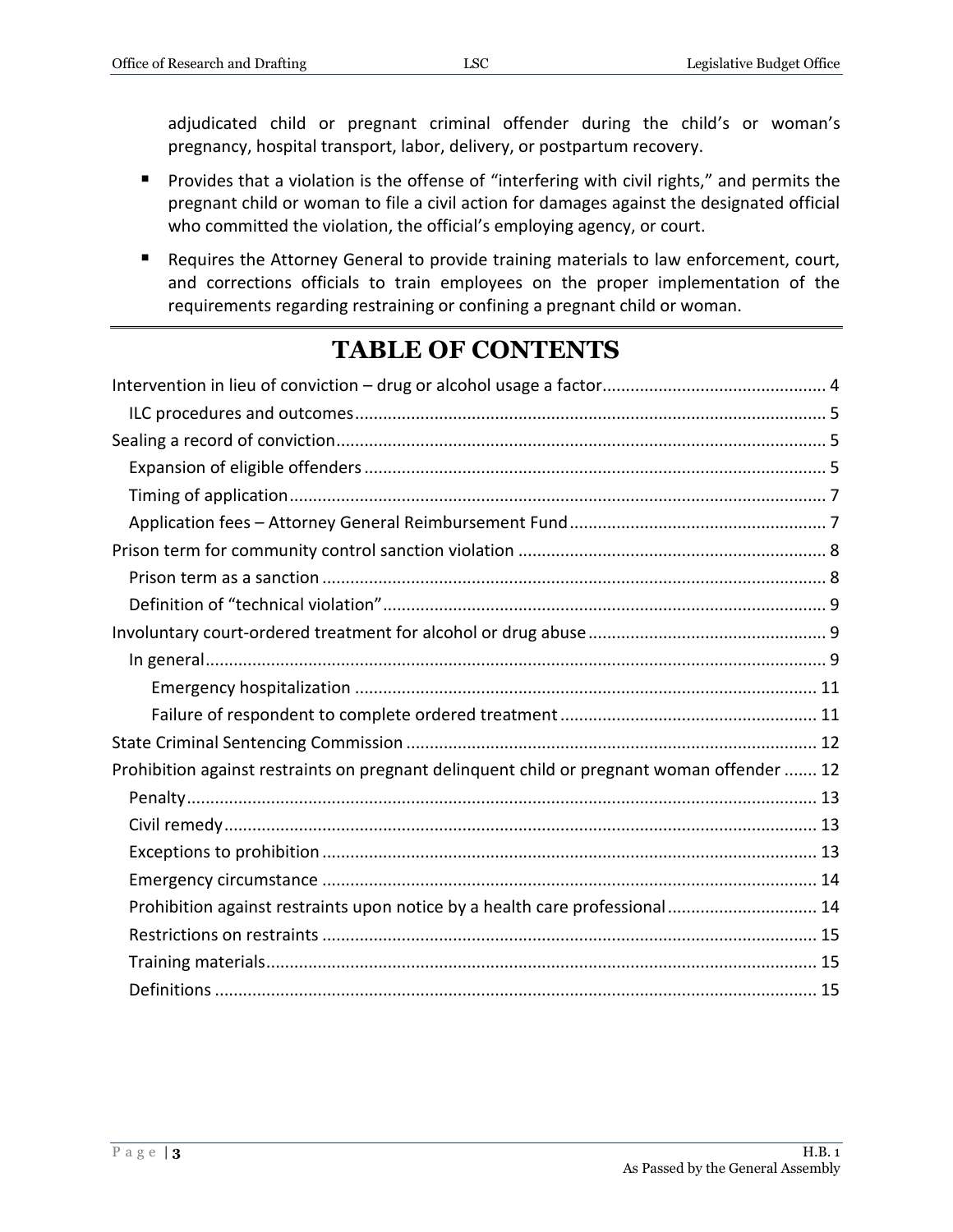# **DETAILED ANALYSIS**

#### <span id="page-3-0"></span>**Intervention in lieu of conviction – drug or alcohol usage a factor**

The act broadens the scope of the "intervention in lieu of conviction" (ILC) program to require the court, at a minimum, to hold an eligibility hearing for each application for ILC that alleges that drug or alcohol usage by the applicant offender was a factor leading to the underlying criminal offense. For applications alleging a different authorized basis, as under continuing law, the court may reject the application without a hearing. The act also requires the court, in making a decision as to whether to grant ILC at the conclusion of a hearing on an ILC petition alleging any of the authorized bases for the ILC, to presume that ILC is appropriate and, unless the court finds specific reasons to believe that the candidate's participation in ILC would be inappropriate, to grant the ILC. If the court denies an eligible offender's request for ILC, the court must state the reasons for denial, with particularity, in a written entry.<sup>1</sup>

For applications that are approved, the act caps the mandatory terms of the intervention plan established for the offender granted the ILC at no more than five years. Continuing law requires every intervention plan to impose certain mandatory terms and conditions and authorizes every plan to include any other treatment or community control-like terms and conditions ordered by the court. The mandatory terms and conditions must require the offender to do all of the following for at least one year from the date the court grants ILC: $2$ 

- Abstain from the use of illegal drugs and alcohol;
- **Participate in treatment and recovery support services;**
- **Submit to regular random drug and alcohol testing.**

The act also narrows the scope of ILC eligibility by making an offender charged with a felony sex offense (defined as a violation of a prohibition in R.C. Chapter 2907 that is a felony) ineligible for ILC. Continuing law already prohibits an offender charged with a first, second, or third degree felony or an offense of violence, as well as certain other categories of offenders, from being eligible.<sup>3</sup> Other categories of offenders who are ineligible for ILC include offenders who: previously were convicted of a felony offense of violence; are charged with a specified drug offense in specified circumstances; committed the offense against an alleged victim who was age 65 or older or under age 13, was permanently and totally disabled, or was a peace officer engaged in official duties; or are not willing to comply with all terms and conditions the court imposes.<sup>4</sup>

 $1$  R.C. 2951.041(A)(1) and (C).

 $2$  R.C. 2951.041(D).

 $3$  R.C. 2951.041(B)(2) and (G)(8).

 $4$  R.C. 2951.041(B)(1) and (B)(3) to (10).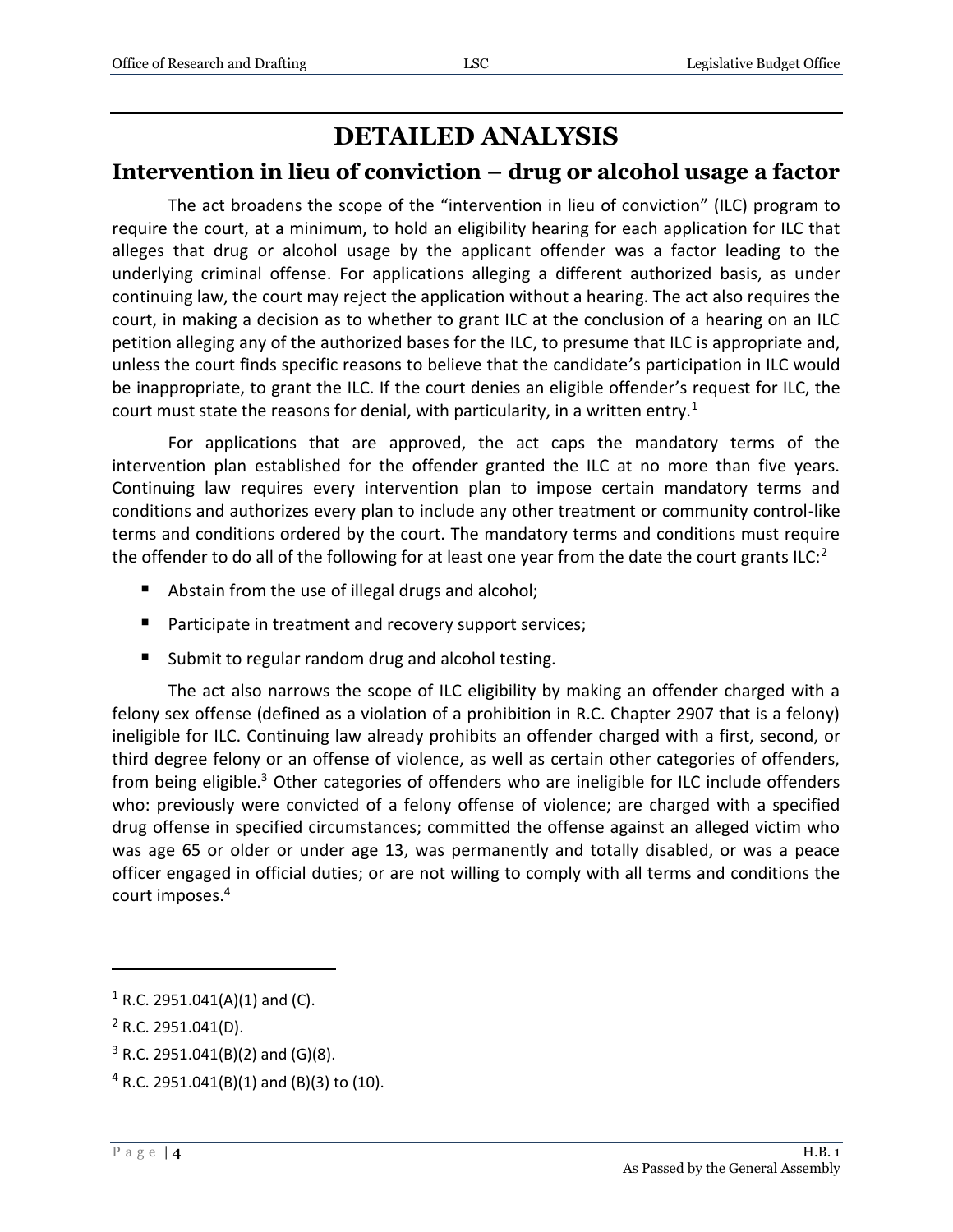#### <span id="page-4-0"></span>**ILC procedures and outcomes**

Under continuing law, the court may accept an offender's request for ILC, prior to the entry of a guilty plea, if the offender is charged with a criminal offense and the court has reason to believe that drug or alcohol usage by the offender was a factor leading to the offense, or that the offender had a mental illness, was a person with an intellectual disability, or was a victim of the offense of trafficking in persons or of compelling prostitution, and the mental health issue or victimization was a factor leading to the offender's criminal behavior. The procedures regarding a rejection of a request without a hearing, or the conduct of a hearing upon a request, are modified by the act as described above. Under continuing law, if a request is approved by the court, the court must accept the offender's plea of guilty and waiver of rights to a speedy trial, preliminary hearing, time period for consideration of an indictment, and arraignment. The court then may stay all criminal proceedings, order the offender to comply with the terms and conditions of a court-ordered intervention plan, and place the offender under a specified type of supervision. If the court finds that the offender has successfully completed the intervention plan, the court must dismiss the proceedings against the offender with no adjudication of guilt or criminal conviction.

Under former law, the court could order that records related to the offense in question be sealed under the Conviction Record Sealing Law – the act modifies this provision to instead specify that the court may order that records related to the offense in question be sealed under the Not Guilty/Dismissed Charges/No Bill Record Sealing Law.<sup>5</sup>

# <span id="page-4-1"></span>**Sealing a record of conviction**

#### <span id="page-4-2"></span>**Expansion of eligible offenders**

The act expands the Conviction Records Sealing Law<sup>6</sup> so that more offenders are eligible to have their conviction records sealed.

First, it eliminates a cap, previously based on the total number of felony convictions, on the number of fourth and fifth degree felony convictions and misdemeanor convictions that an offender is eligible to seal. Under former law, an offender convicted of one or more offenses, all of which were fourth or fifth degree felonies or misdemeanors and were not offenses of violence or felony sex offenses, generally was eligible to have the record of those convictions sealed; but if the offender had been convicted of more than five felonies of any degree, the offender was not eligible under the provision to have the record of any of the convictions sealed. Under the act, there is no cap on the total number of felony convictions that determine an offender's eligibility. As a result, under the act, anyone who has been convicted of one or more offenses is eligible to have the records of those convictions sealed if all of the offenses are

<sup>&</sup>lt;sup>5</sup> R.C. 2951.041. The Not Guilty/Dismissed Charges/No Bill Record Sealing Law is located in R.C. 2953.51 to 2953.56, not in the act.

 $6$  R.C. 2953.31 to 2953.36, not in the act except for R.C. 2953.31 and 2953.32.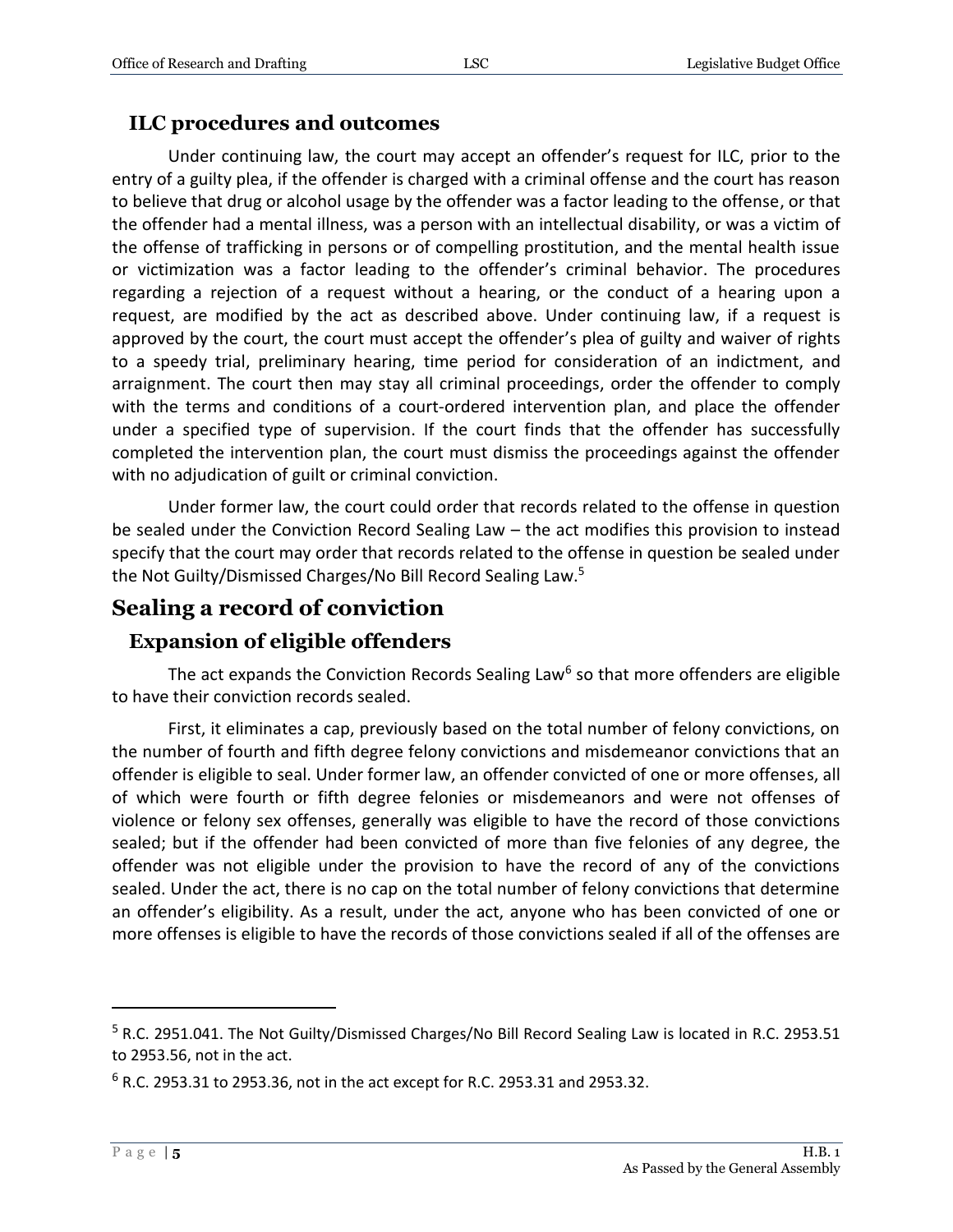fourth and fifth degree felonies or misdemeanors and none of them are offenses of violence or felony sex offenses.<sup>7</sup>

The act also expands the alternative provision that qualifies an offender to whom the above eligibility provision does not apply to have sealed one felony conviction, up to two misdemeanor convictions, or one felony conviction and one misdemeanor conviction. Under the act, a person who cannot utilize the above sealing eligibility provision is eligible to have sealed not more than two felony convictions, not more than four misdemeanor convictions, or, if the person has exactly two felony convictions, has not more than those two felony convictions and two misdemeanor convictions. The act specifies that the conviction that is requested to be sealed must be one that is not ineligible for sealing under continuing law, as described in the next paragraph.<sup>8</sup>

The following criminal records may not be sealed under continuing law:<sup>9</sup>

- Convictions when the offender is subject to a mandatory prison term;
- Convictions for rape, sexual battery, unlawful sexual conduct with a minor,  $10$  gross sexual imposition, sexual imposition, pandering obscenity involving a minor, pandering sexually oriented material involving a minor, illegal use of a minor in a nudity-oriented material or performance, or various traffic laws;
- Convictions of an offense of violence when the offense is a first degree misdemeanor or felony and is not a first degree misdemeanor riot, assault, or inciting to violence, or inducing panic offense;
- Convictions on or after October 10, 2007, of importuning or a municipal ordinance similar to that offense;
- Convictions on or after October 10, 2007, of voyeurism, public indecency, compelling prostitution, promoting prostitution, procuring, disseminating matter harmful to juveniles, displaying matter harmful to juveniles, pandering obscenity, or deception to obtain matter harmful to juveniles when the victim was a person under 18 years old;
- Convictions of a first degree misdemeanor or felony offense against a victim who was 16 years old or younger, other than convictions for nonsupport or contributing to nonsupport of dependents;

 $7 R.C. 2953.31(A)(1)(a)$ .

 $8$  R.C. 2953.31(A)(1)(b).

<sup>&</sup>lt;sup>9</sup> R.C. 2953.36, not in the act.

<sup>&</sup>lt;sup>10</sup> H.B. 431 of the 133<sup>rd</sup> General Assembly, which passed on the same day as H.B. 1, authorizes record sealing for offenders convicted of the offense of unlawful sexual conduct with a minor, if the offender was under age 21 at the time of committing the offense and the court issues an order pursuant to H.B. 431 terminating the offender's duties under the Sex Offender Registration and Notification (SORN) Law. The final analysis of H.B. 431 is available on the [General Assembly](https://www.legislature.ohio.gov/legislation/legislation-documents?id=GA133-HB-431)'s website.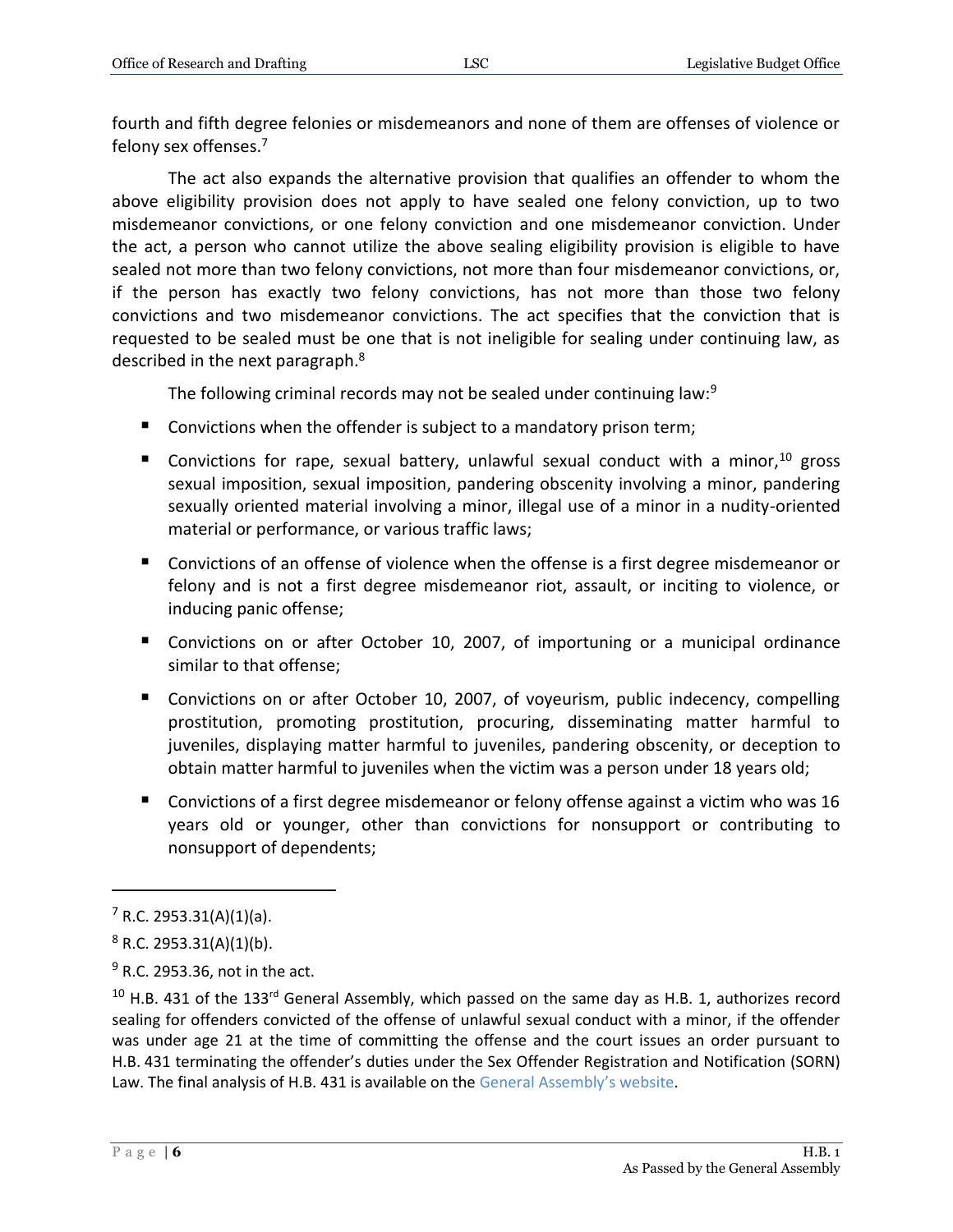- Convictions for first degree felonies or second degree felonies;
- Bail forfeitures in traffic cases.

# <span id="page-6-0"></span>**Timing of application**

The act modifies the time at which an offender may apply to have a record sealed under the Conviction Record Sealing Law, such that an offender convicted of a third degree felony may apply at the expiration of three years after the offender's final discharge, and an offender convicted of a fourth or fifth degree felony or a misdemeanor may apply at the expiration of one year after final discharge.<sup>11</sup>

Under former law, application could be made at one of the following times:

- At the expiration of three years after the offender's final discharge if convicted of one felony;
- If convicted of one or more offenses, but not more than five felonies, that are fourth or fifth degree felonies or misdemeanors and none of which are an offense of violence or a felony sex offense, at the expiration of four years after the offender's final discharge if convicted of two felonies, or at the expiration of five years after final discharge if convicted of three, four, or five felonies;
- At the expiration of one year after the offender's final discharge if convicted of a misdemeanor.

### <span id="page-6-1"></span>**Application fees – Attorney General Reimbursement Fund**

Continuing law, modified in part by the act, specifies that an applicant may request the sealing of the records of more than one case in a single application and, upon filing an application, the applicant, unless indigent, must pay a fee of \$50, regardless of the number of records the application requests to have sealed. Of the fee paid, the court must pay \$30 into the state treasury, and \$20 into the county general revenue fund, if the sealed conviction or bail forfeiture was pursuant to a state statute, or into the general revenue fund of the municipal corporation involved, if the sealed conviction or bail forfeiture was pursuant to a municipal ordinance. The act modifies this to specify that \$15 of the \$30 paid into the state treasury must be credited to the Attorney General Reimbursement Fund. The \$15 amounts credited to the fund must be used by the Bureau of Criminal Identification and Investigation for expenses related to the sealing or expungement of records.<sup>12</sup>

<sup>&</sup>lt;sup>11</sup> R.C. 2953.32(A)(1)(a) and (b).

 $12$  R.C. 109.11 and 2953.32(C)(3).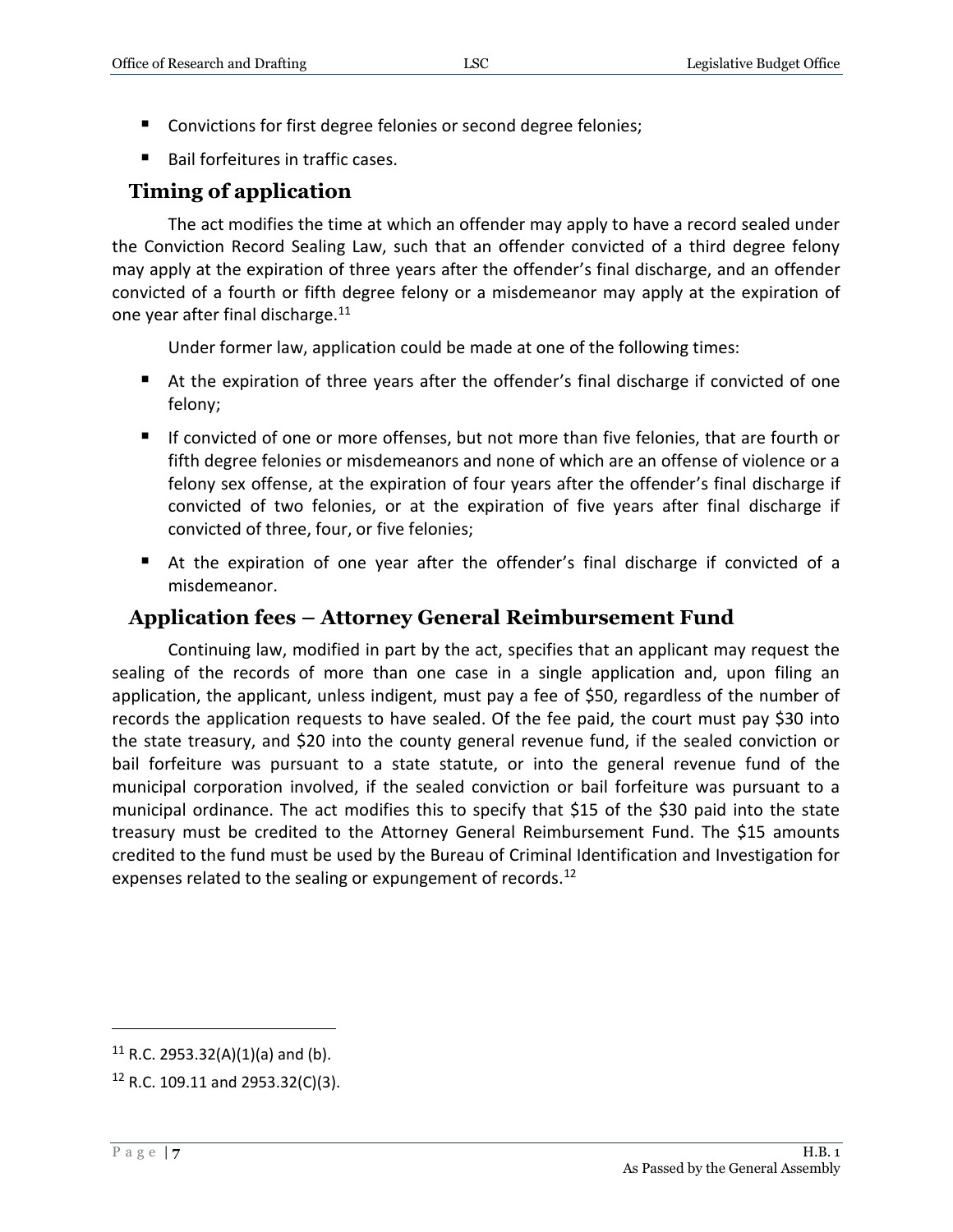## <span id="page-7-0"></span>**Prison term for community control sanction violation**

#### <span id="page-7-1"></span>**Prison term as a sanction**

The act specifies that a court is not limited in the number of times it may sentence an offender to a prison term as a penalty for a violation of the conditions of a community control sanction or for a violation of a law or leaving the state without the permission of the court or the offender's probation officer. If a court sentences an offender to a prison term as such a penalty, if the offender is released from the term after serving it, and if the offender subsequently violates the conditions of the sanction or violates a law or leaves the state without the permission of the court or the offender's probation officer, the court may impose a new prison term sanction on the offender for the subsequent violation or conduct.<sup>13</sup>

The act also modifies the application of the 90-day and 180-day limitations on the use of a prison term as a sanction for a technical violation of community control, as follows:<sup>14</sup>

- 1. If the prison term is imposed for any technical violation of the conditions of a community control sanction imposed for a fifth degree felony, the prison term may not exceed 90 days. If the remaining period of community control at the time of the violation or the remaining period of the suspended prison sentence at that time is less than 90 days, the prison term may not exceed the remaining period of community control or of the suspended prison sentence. If the court imposes a prison term as described in this paragraph, the rules described in paragraph (3), below, apply.
- 2. If the prison term is imposed for any technical violation of the conditions of a community control sanction imposed for a fourth degree felony that is not an offense of violence and is not a sexually oriented offense, the prison term may not exceed 180 days. If the remaining period of community control at the time of the violation or the remaining period of the suspended prison sentence at that time is less than 180 days, the prison term may not exceed the remaining period of community control or of the suspended prison sentence. If the court imposes a prison term as described in this paragraph, the rules described in paragraph (3), below, apply.
- 3. If a court imposes a prison term on an offender as described in paragraph (1) or (2) for a technical violation of the conditions of a community control sanction, one of the following applies with respect to the time that the offender spends in prison under the term: (a) subject to the rule in clause (b), the time spent in prison must be credited against the offender's community control sanction that was being served at the time of the violation, the remaining time under that community control sanction must be reduced by the time that the offender spends in prison under the prison term, and the offender upon release from the prison term will continue serving the remaining time under the community control sanction, as reduced as described in this clause, and (b) if

 $13$  R.C. 2929.15(B)(2)(c).

<sup>&</sup>lt;sup>14</sup> R.C. 2929.15(B)(1) and (2)(b).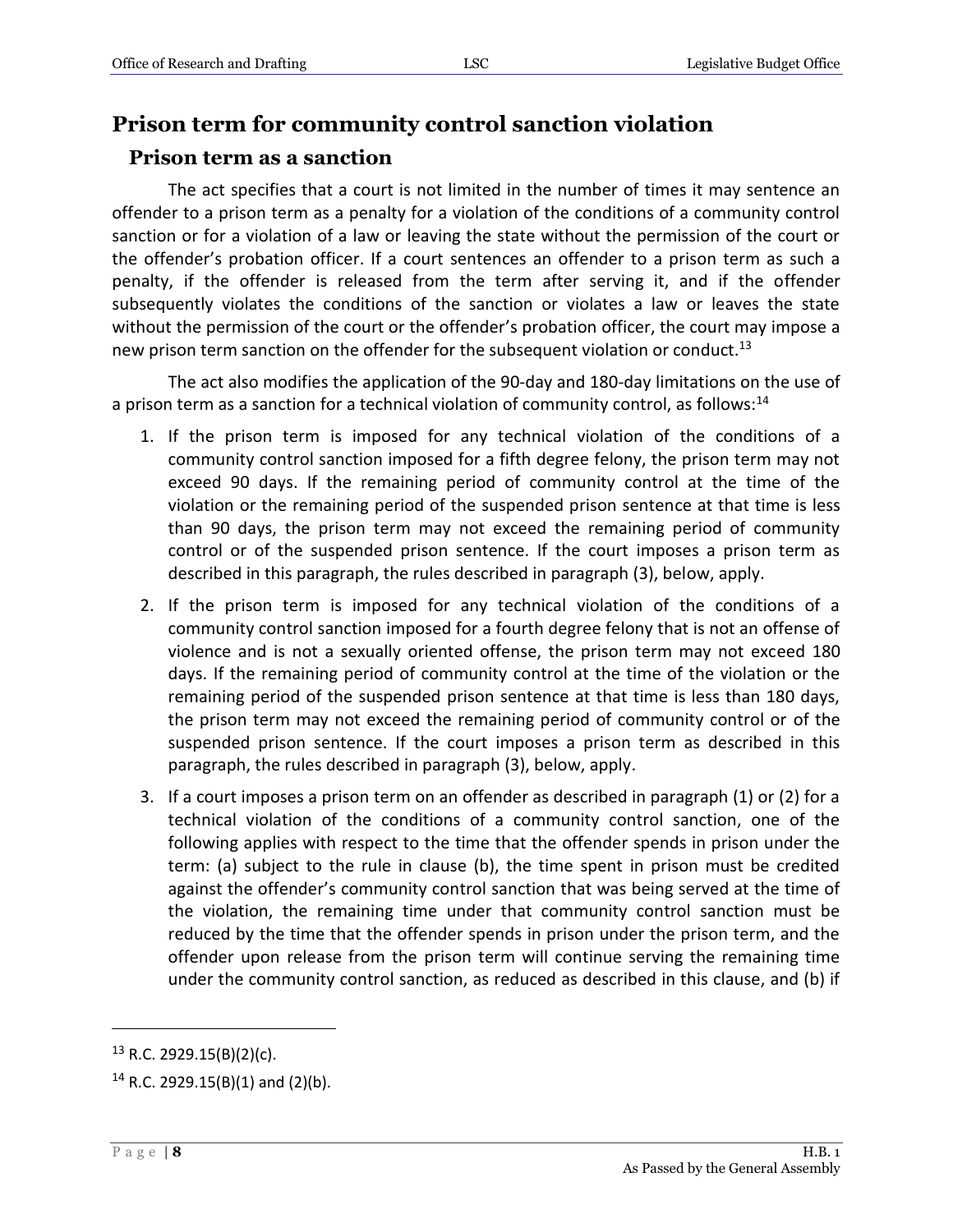the offender at the time of the violation was serving a community control sanction as part of a suspended prison sentence, the time spent in prison must be credited against the offender's community control sanction that was being served at the time of the violation and against the suspended prison sentence, the remaining time under that community control sanction and suspended prison sentence must be reduced by the time that the offender spends in prison under the prison term, and the offender upon release from the prison term will continue serving the remaining time under the community control sanction, as reduced as described in this clause.

## <span id="page-8-0"></span>**Definition of "technical violation"**

Significant to the act's limitation provisions described above, the act defines a "technical violation" as a violation of the conditions of a community control sanction imposed for a fifth degree felony, or for a fourth degree felony that is not an offense of violence and is not a sexually oriented offense, and to which neither of the following applies: (a) the violation consists of a new criminal offense that is a felony or that is a misdemeanor other than a minor misdemeanor, and the violation is committed while under the community control sanction, and (b) the violation consists of or includes the offender's articulated or demonstrated refusal to participate in the community control sanction imposed on the offender or any of its conditions, and the refusal demonstrates to the court that the offender has abandoned the objects of the community control sanction or condition.<sup>15</sup>

## <span id="page-8-1"></span>**Involuntary court-ordered treatment for alcohol or drug abuse**

#### <span id="page-8-2"></span>**In general**

The act modifies the mechanism pursuant to which a probate court may order involuntary treatment for a person suffering from alcohol and other drug abuse, as follows:<sup>16</sup>

- 1. It specifies that the probate court must, instead of may as under former law, order treatment if, upon completion of the hearing after the probable cause determination, the court finds by clear and convincing evidence that the respondent may reasonably benefit from treatment.
- 2. It specifies that evidence that the respondent has overdosed and been revived one or more times by an opioid antagonist, overdosed in a vehicle, or overdosed in the presence of a minor is sufficient to satisfy the evidentiary requirement that the respondent may reasonably benefit from treatment, which is required as the criterion for the court to order treatment for the respondent.
- 3. It specifies that, if the court orders treatment, the court must specify the type of treatment to be provided, the type of required aftercare, and the duration of the required aftercare, which must be at least three months and may not exceed six months. In addition to ordering the treatment through an entity or person specified

 $15$  R.C. 2929.15(E)(1) and (2).

<sup>&</sup>lt;sup>16</sup> R.C. 5119.93(A), (B)(7), (C)(1), and (D) and 5119.94(A) to (D)(1)(a).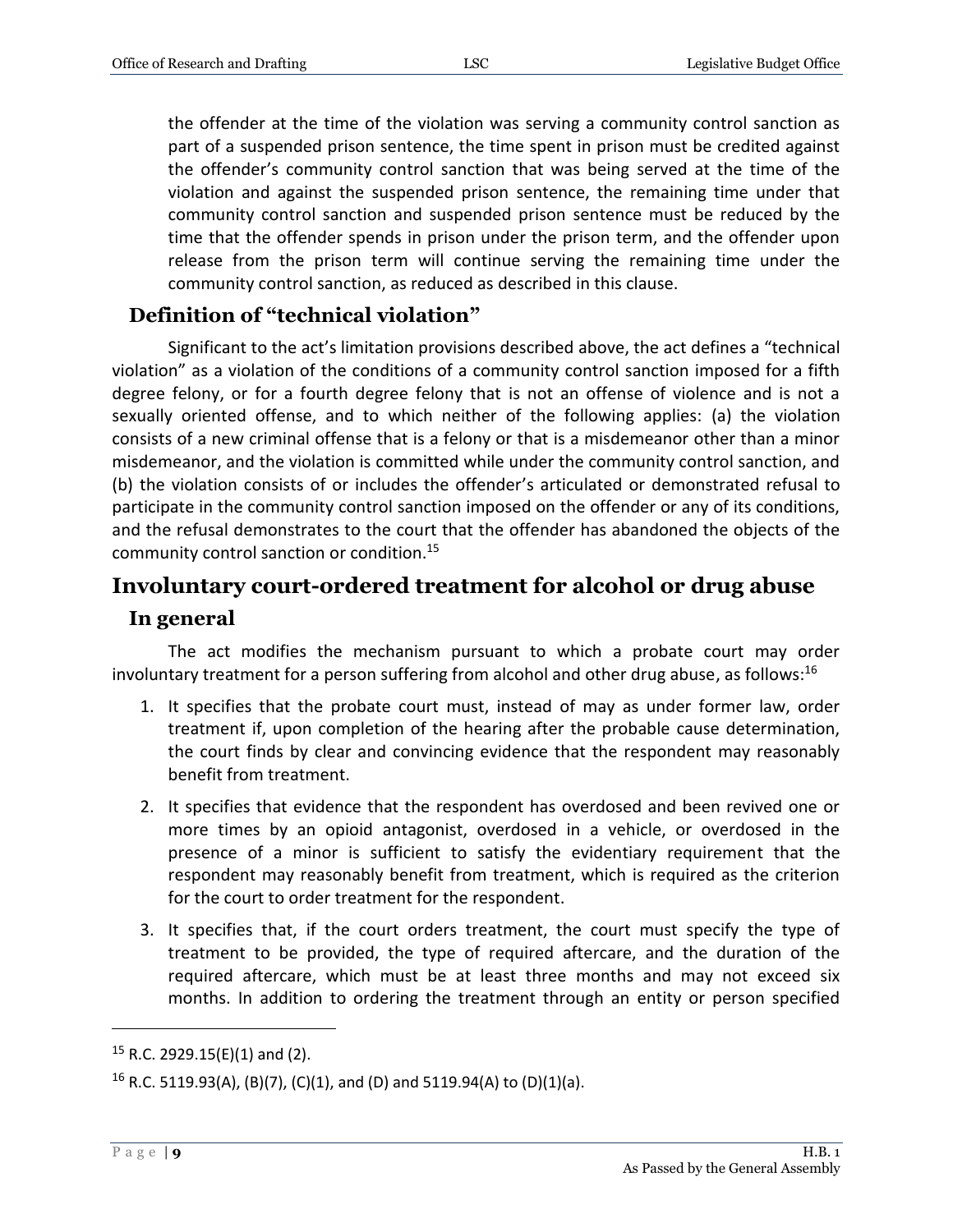under continuing law, the court also may order that the respondent submit to periodic examinations by a qualified mental health professional to determine if the treatment remains necessary.

- 4. It removes the requirement that the petitioner pay any filing fee to initiate the proceedings for treatment of the respondent.
- 5. It specifies that the petition must be kept confidential and may not be disclosed by any person, except as needed for purposes of the mechanism or when disclosure is ordered by a court.
- 6. It requires that if the petitioner believes that the respondent is suffering from opioid or opiate abuse, the information provided in the petition also must include any evidence that the respondent has overdosed and been revived one or more times by an opioid antagonist, overdosed in a vehicle, or overdosed in the presence of a minor.
- 7. It specifies that a physician who is responsible for admitting persons into treatment, if that physician examines the respondent, may be the physician who completes the required examination certificate.
- 8. It modifies the requirement that the petition include a security deposit and a guarantee or payment of the costs of examinations of the respondent to instead require that the petition be accompanied by both of the following:
	- a. One of the following: (i) a security deposit deposited with the probate court's clerk that will cover half of the estimated cost of the respondent's treatment, (ii) documentation establishing that the petitioner's or respondent's insurance coverage will cover at least half of that estimated cost, or (iii) other evidence to the satisfaction of the court establishing that the petitioner or respondent will be able to cover some of the estimated cost of the respondent's treatment;
	- b. One of the following: (i) a guarantee, signed by the petitioner or another person authorized to file the petition, obligating the guarantor to pay the costs of the respondent's examinations conducted by the physician and qualified health professional, the costs of the respondent associated with the hearing under the mechanism and that the court determines to be appropriate, and the costs of any treatment ordered by the court, (ii) documentation establishing that the petitioner's or respondent's insurance coverage will cover the costs described in clause (i), or (iii) documentation establishing that, consistent with the evidence described in (8)(a)(iii), the petitioner or respondent will cover some of the costs described in clause (i).
- 9. It modifies the examination provisions that apply after the court's probable cause determination so that the examination is to be conducted by a qualified health professional (instead of by both a qualified health professional and a physician) who then is to certify findings of the examination to the court within 24 hours.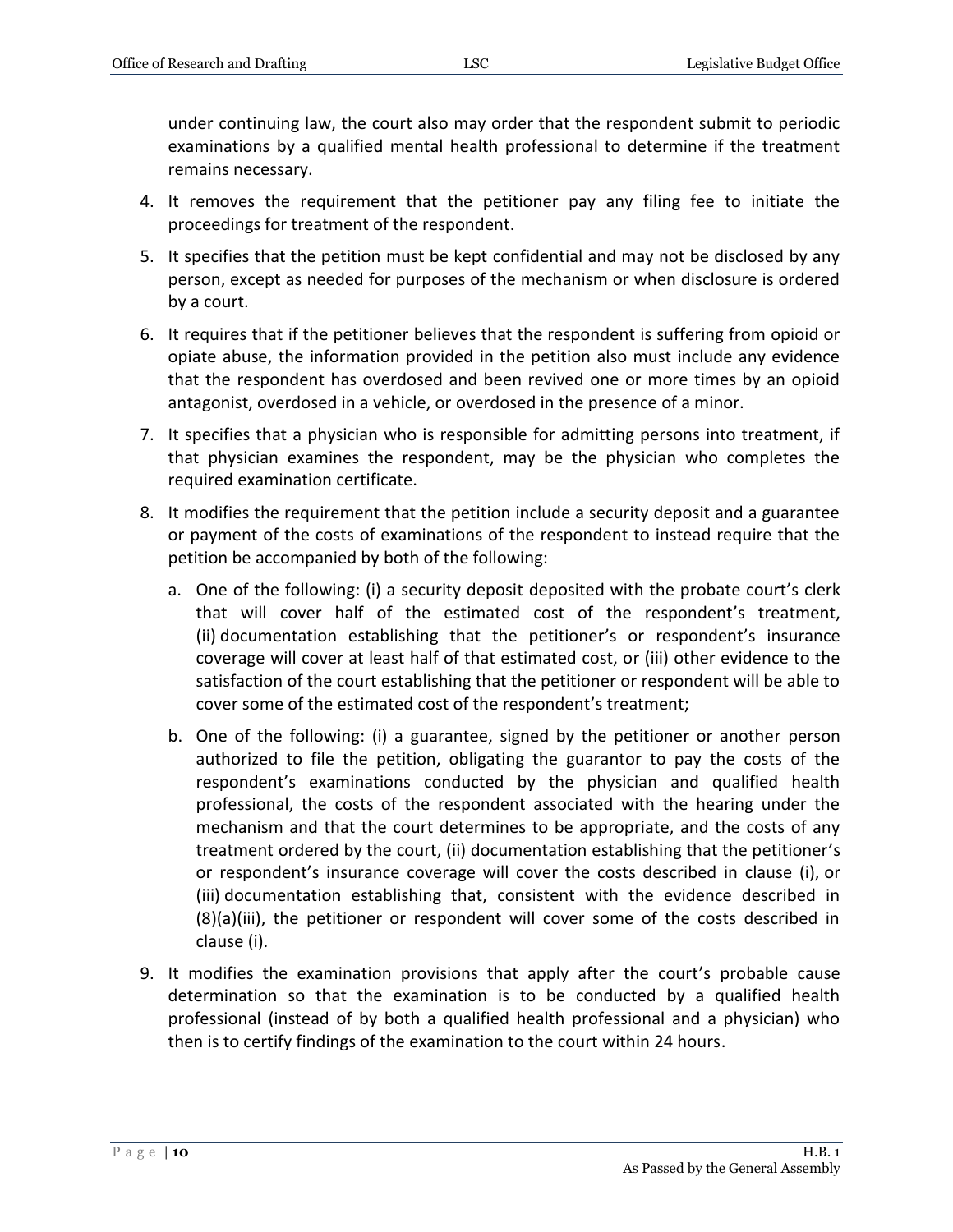#### **Emergency hospitalization**

<span id="page-10-0"></span>Under the act, the court may order that the respondent be hospitalized for a period not to exceed 72 hours, separate from the treatment ordered by the court, if (1) the qualified health professional who examines the respondent after the probable cause determination certifies that the respondent is suffering from alcohol and other drug abuse and presents an imminent danger or imminent threat of danger to self, family, or others if not treated for alcohol or other drug abuse, (2) the court orders treatment for the respondent, and (3) the court finds by clear and convincing evidence that the respondent presents an imminent danger or imminent threat of danger to self, family, or others as a result of alcohol or other drug abuse. The court must direct that the order be executed as soon as possible, but not later than 72 hours, after its issuance. If the order cannot be executed within 72 hours after its issuance, it remains valid for "60 days" after its issuance, subject to tolling as described below, and may be executed at any time during that "six-month period" or that "six-month period" as extended by the tolling (the act is unclear in this provision, regarding the period of validity of the order).

A respondent who has been admitted to a hospital under this provision must be released within 72 hours of admittance, unless the respondent voluntarily agrees to remain longer. A respondent who voluntarily agrees to remain longer may be hospitalized for the additional period of time agreed to by the respondent. No respondent ordered to be hospitalized may be held in jail pending transportation to the hospital unless the court has previously found the respondent to be in contempt of court for either failure to undergo treatment or failure to appear at an evaluation ordered under this section.

The "six-month period" for execution of an order specified in the preceding paragraph will not run during any time when the respondent purposely avoids execution of the order. Proof that the respondent departed Ohio or concealed the respondent's identity or whereabouts is prima-facie evidence of the respondent's purpose to avoid the execution.<sup>17</sup>

#### **Failure of respondent to complete ordered treatment**

<span id="page-10-1"></span>Under continuing law, if a court orders a respondent to undergo treatment under the mechanism, the failure of the respondent to undergo and complete the court-ordered treatment is contempt of court. Any community addiction services provider or person providing the treatment must notify the probate court of a respondent's failure to undergo or complete the ordered treatment.

The act adds an additional sanction if a respondent fails to undergo and complete the court-ordered treatment. It specifies that, in addition to and separate from contempt of court, if a respondent fails to undergo and complete any court-ordered treatment, the court may issue a summons, to be directed to the respondent and to command the respondent to appear at a time and place specified in the summons. If a respondent who has been summoned fails to appear at the specified time and place, the court may order a peace officer to transport the respondent to a place at which treatment originally may be ordered (e.g., a community

 $17$  R.C. 5119.94(D)(1)(b).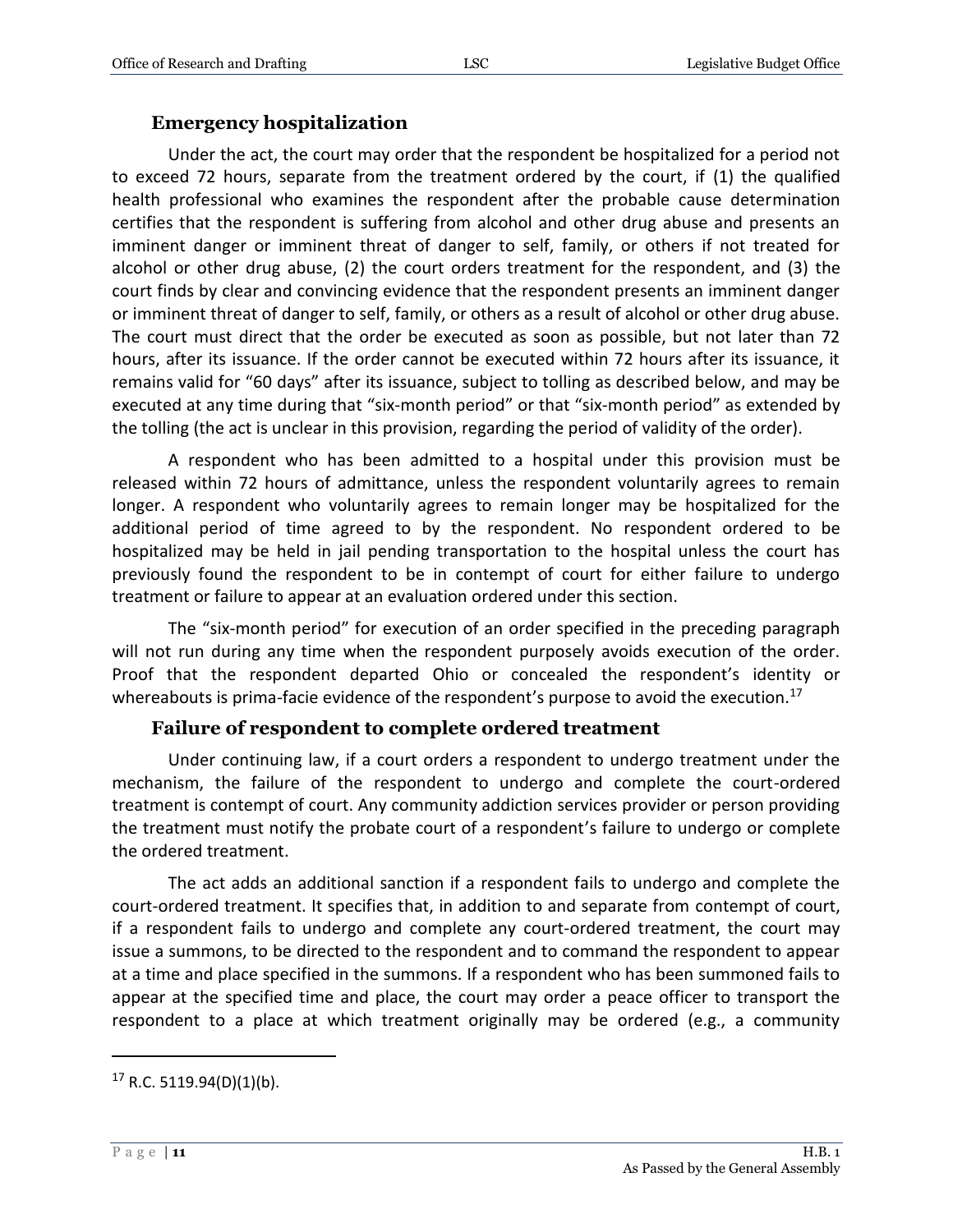addiction services provider, an individual licensed by the State Medical Board, etc.) or a hospital for treatment. The peace officer, with the approval of the officer's agency, may provide for transportation of the respondent by a private entity. The transportation costs of the peace officer or the private entity are to be included within the costs of treatment.<sup>18</sup>

# <span id="page-11-0"></span>**State Criminal Sentencing Commission**

The act expands the duties of the State Criminal Sentencing Commission (SCSC), as follows:<sup>19</sup>

- 1. It designates SCSC as a criminal justice agency, as defined in R.C. 109.571, and specifies that, as such, the SCSC is authorized by the state to apply for access to the computerized databases administered by the National Crime Information Center or the Law Enforcement Automated Data System (LEADS) in Ohio, and to other computerized databases administered for the purpose of making criminal justice information accessible to state criminal justice agencies.
- 2. It requires SCSC:
	- a. By July 12, 2021, to commence a study of the impact of sections relevant to the act, including:
		- i. Conviction record sealing (R.C. 109.11, 2953.31, and 2953.32);
		- ii. Prison term for community control sanction violation (R.C. 2929.15);
		- iii. Intervention in lieu of conviction (R.C. 2951.041); and
		- iv. Involuntary court-ordered treatment for alcohol or drug abuse (R.C. 5119.93 and 5119.94).
	- b. To continue studying that impact on an ongoing basis and, beginning not later than December 31, 2021, biennially submit to the General Assembly and the Governor a report of its findings and recommendations.

# <span id="page-11-1"></span>**Prohibition against restraints on pregnant delinquent child or pregnant woman offender**

With certain exceptions, the act prohibits any law enforcement, court, or corrections official (hereafter, designated official), with knowledge that the female child or woman is pregnant, from knowingly "restraining" or "confining" a female child who is a "charged or adjudicated delinquent child" or a woman who is a "charged or convicted criminal offender" during any of the following time periods: $^{20}$ 

1. If the child or woman is pregnant, at any time during her pregnancy;

<sup>18</sup> R.C. 5119.94(D)(2).

<sup>19</sup> R.C. 181.27.

<sup>20</sup> R.C. 2152.75(B) and 2901.10(B).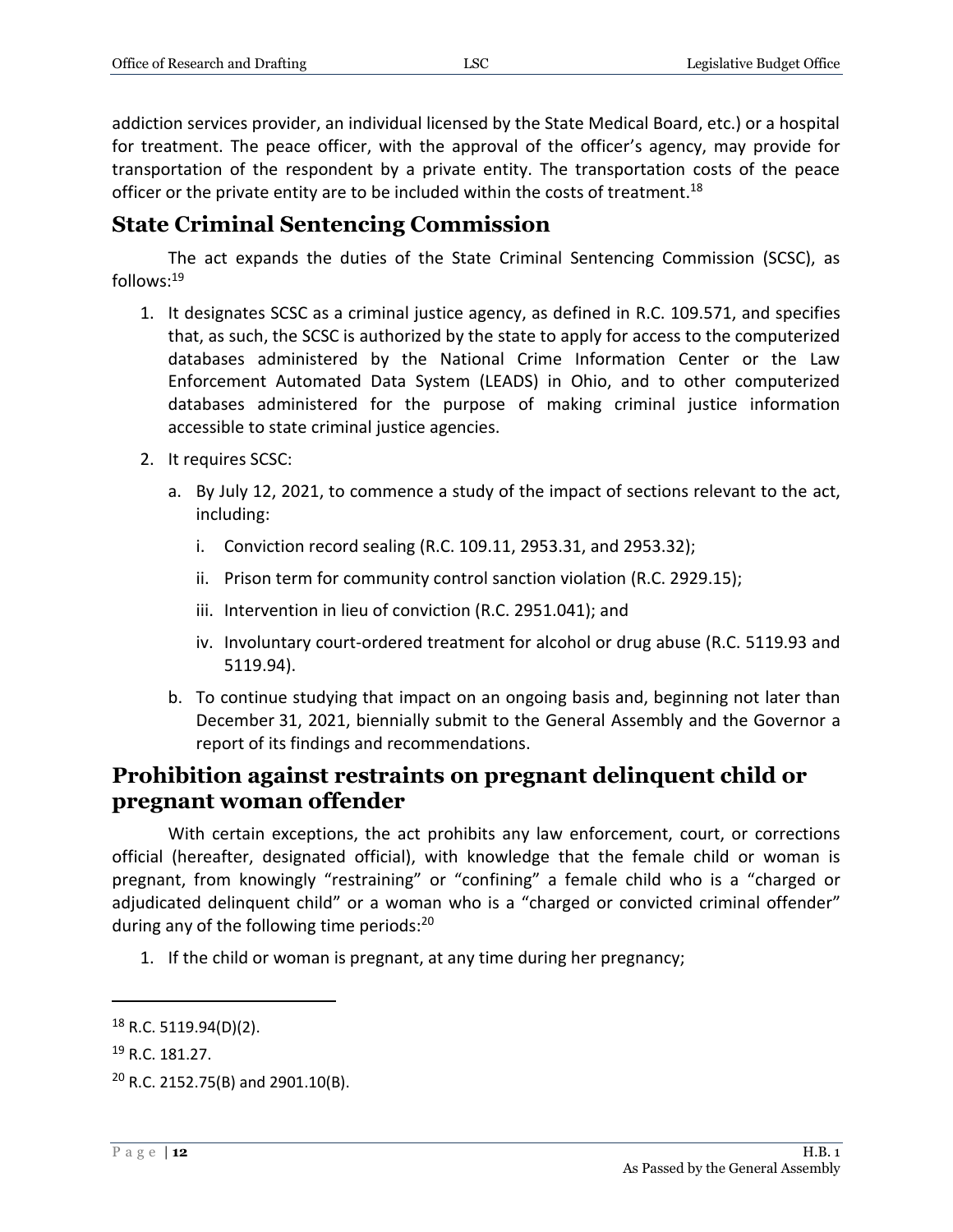- 2. If the child or woman is pregnant, during transport to a hospital or during labor or delivery;
- 3. If the child or woman was pregnant, during any period of postpartum recovery up to six weeks after the child's or offender's pregnancy.

Note that this analysis hereafter uses the terms pregnant delinquent child or pregnant woman offender to designate the appropriate child or woman covered by the act.

"**Restrain**" means to use any shackles, handcuffs, or other physical restraint.<sup>21</sup>

"**Confine**" means to place in solitary confinement in an enclosed space.<sup>22</sup>

## <span id="page-12-0"></span>**Penalty**

A violation of this prohibition is the offense of "interfering with civil rights." It expands the types of violations that constitute the offense of "interfering with civil rights" under continuing law, which prohibits any public servant, under color of the servant's office, employment, or authority, from knowingly depriving, or conspiring or attempting to deprive any person of a constitutional or statutory right. The offense of "interfering with civil rights" is a misdemeanor of the first degree. $23$ 

#### <span id="page-12-1"></span>**Civil remedy**

The act permits a child or woman who is restrained or confined in violation of any of the above prohibitions in (1), (2), or (3) to commence a civil action under R.C. 2307.60 (civil action for damages for criminal act) against the designated official who committed the violation, the official's employing agency or court, or both. In addition to the full damages specified in that section, the child or woman may recover punitive damages, the costs of maintaining the action and reasonable attorney's fees, or both. The penalty for the new criminal offense of "interfering with civil rights" and the civil remedy above do not limit a person's right to obtain injunctive relief or recover damages in a civil action under any other statutory or common law of Ohio or the United States.<sup>24</sup>

#### <span id="page-12-2"></span>**Exceptions to prohibition**

The act generally permits a designated official to restrain or confine a pregnant delinquent child or pregnant woman offender during a period of time specified in (1), (2), or (3) above if all of the following apply:<sup>25</sup>

■ The official determines that the pregnant delinquent child or pregnant woman offender presents a serious threat of physical harm to herself, the official, other law enforcement

<sup>&</sup>lt;sup>21</sup> R.C. 2152.75(A)(4) and 2901.10(A)(4).

 $22$  R.C. 2152.75(A)(5) and 2901.10(A)(5).

<sup>&</sup>lt;sup>23</sup> R.C. 2152.75(F)(1), 2901.10(F)(1), and 2921.45.

<sup>&</sup>lt;sup>24</sup> R.C. 2152.75(F)(2) and (3) and 2901.10(F)(2) and (3).

<sup>&</sup>lt;sup>25</sup> R.C. 2152.75(C)(1) and 2901.10(C)(1).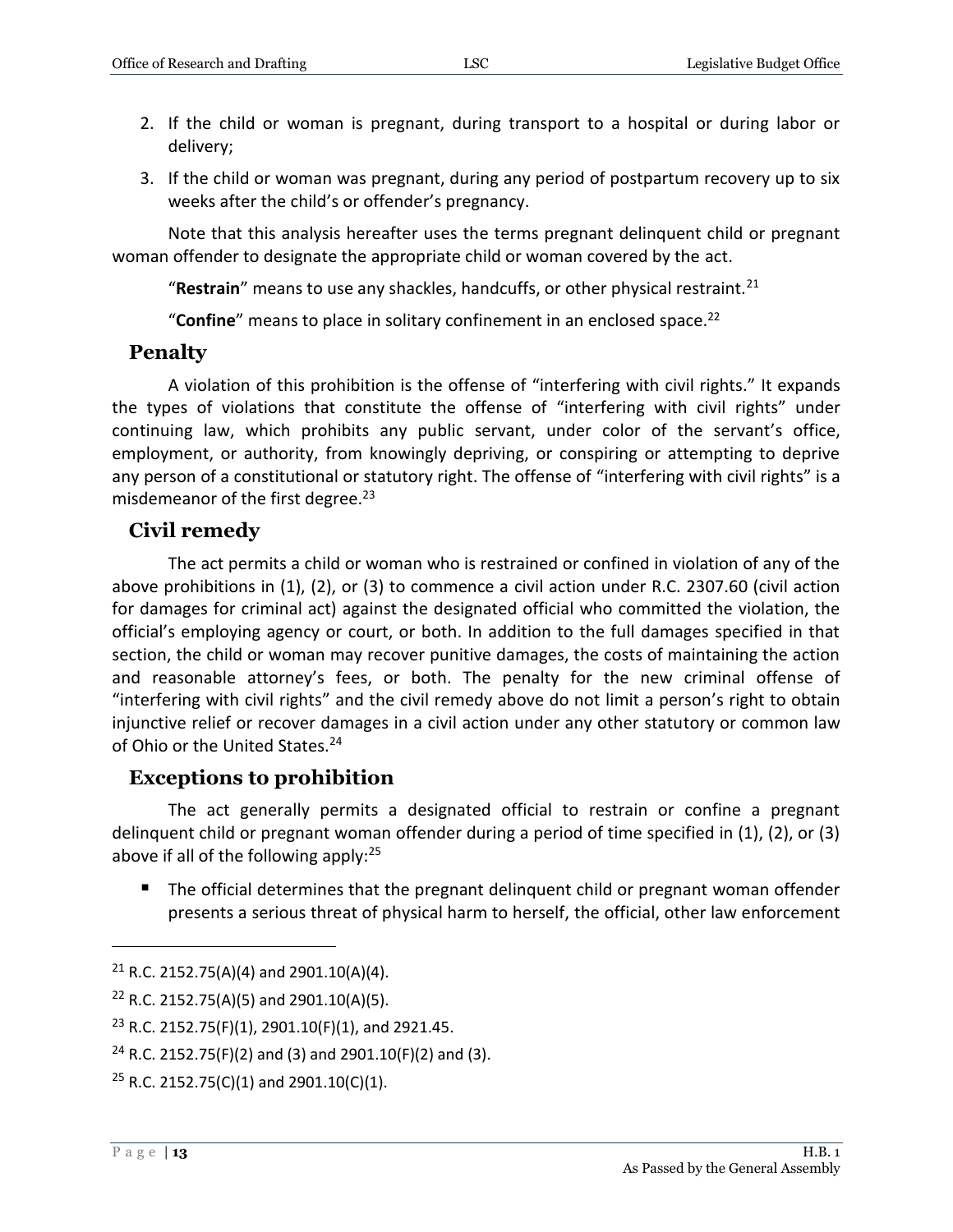or court personnel, or any other person, presents a serious threat of physical harm to property, presents a substantial security risk, or presents a substantial flight risk.

- **Prior to restraining or confining the child or woman, the official contacts a "health care** professional" (defined as a physician, registered nurse, certified nurse-midwife, or physician assistant<sup>26</sup>) who is treating the child or woman, notifies the professional that the official wishes to restrain or confine the child or woman, and identifies the type of restraint and the expected duration of its use or communicates the expected duration of confinement.
- Upon being contacted by the official, the health care professional does not object to the use of the specified type of restraint for the expected duration of its use or does not object to the expected duration of confinement.

The act precludes a health care professional from objecting to the type of restraint for the expected duration of its use, or the expected duration of confinement, unless the professional determines that the type of restraint, its use for the expected duration, or the expected duration of the confinement poses a risk of physical harm to the child or woman or the "unborn child." The act defines "unborn child" as a member of the species homo sapiens who is carried in the womb of a child who is a charged or adjudicated delinquent child or in the womb of a woman who is a charged or adjudicated (note that the term should be convicted) criminal offender, whichever is applicable, during a period that begins with fertilization and continues until live birth occurs. 27

#### <span id="page-13-0"></span>**Emergency circumstance**

The act provides that a designated official is not required to contact a health care professional who is treating the child or woman prior to restraining the child or woman if an "emergency circumstance" exists, which it defines as a sudden, urgent, unexpected incident or occurrence that requires an immediate reaction and restraint of the child or woman for an emergency situation faced by a law enforcement, court, or corrections official. The use of restraint in an emergency circumstance must be in accordance with the act's restrictions on what types of restraints cannot be used (see "**Restrictions on restraints**," below). Once the child or woman is restrained, the official must contact a health care professional who is treating the child or woman and identify the type of restraint and the expected duration of its  $use.<sup>28</sup>$ 

#### <span id="page-13-1"></span>**Prohibition against restraints upon notice by a health care professional**

The act also prohibits a designated official from restraining or confining a pregnant delinquent child or pregnant woman offender if, prior to the use of the restraint or

<sup>&</sup>lt;sup>26</sup> R.C. 2152.75(A)(2) and 2901.10(A)(2) by reference to R.C. 2108.61, not in the act.

<sup>&</sup>lt;sup>27</sup> R.C. 2152.75(A)(6) and (C)(2) and 2901.10(A)(6) and (C)(2).

<sup>&</sup>lt;sup>28</sup> R.C. 2152.75(A)(7) and (C)(1)(b)(ii) and 2901.10(A)(7) and (C)(1)(b)(ii).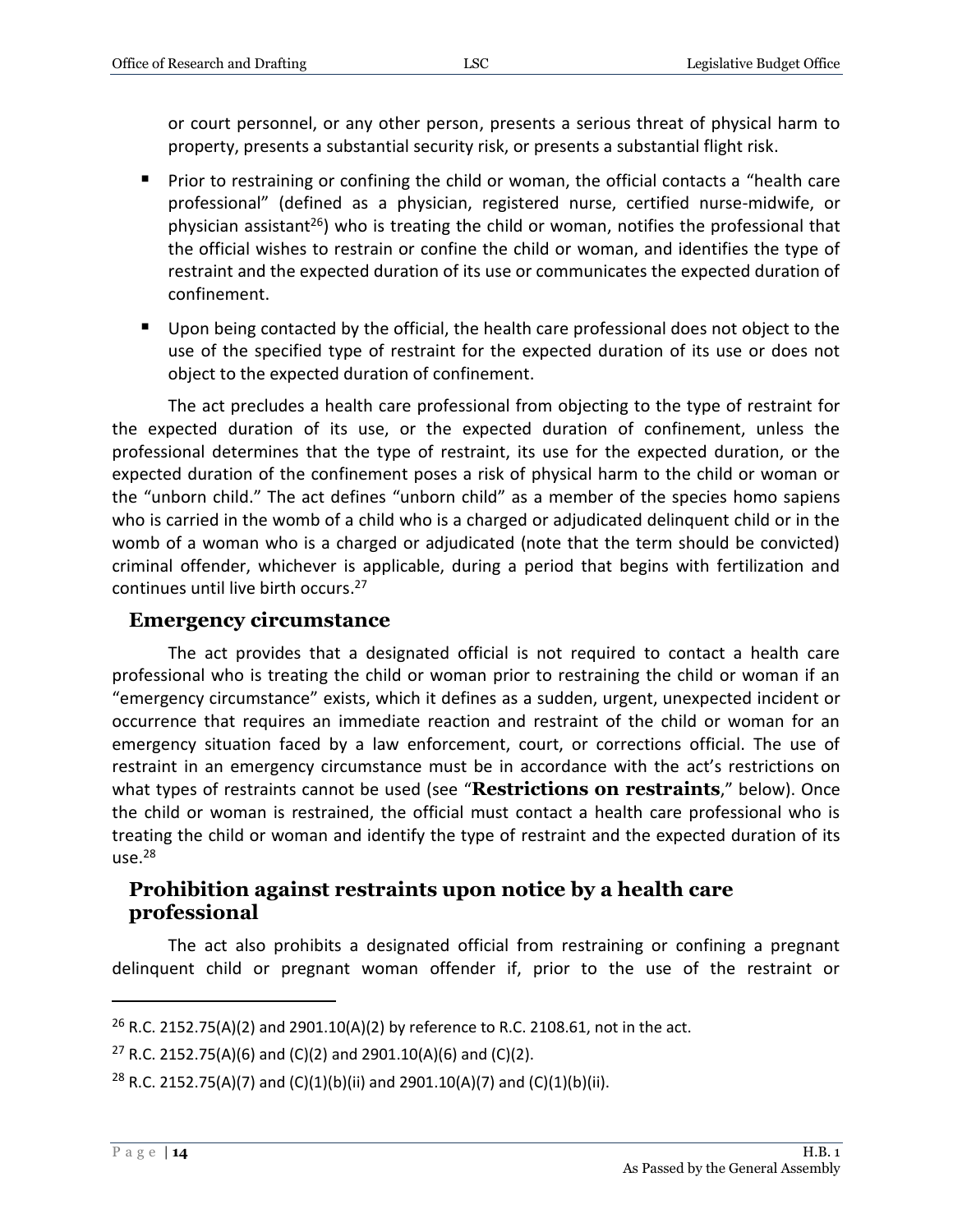confinement, a health care professional provides a notice to the official, the official's employing agency, or court stating that any restraint or confinement of the child or woman during any such period of time poses a risk of physical harm to the child or woman or to the unborn child of either. Such notice applies throughout all such specified periods of time that occur after the provision of the notice.<sup>29</sup>

#### <span id="page-14-0"></span>**Restrictions on restraints**

The act prohibits a designated official who restrains a pregnant delinquent child or pregnant woman offender from using any leg, ankle, or waist restraint to restrain the child or woman. If a designated official restrains or confines a pregnant delinquent child or pregnant woman offender, the official must remove the restraint or cease confinement if, at any time while the restraint is in use or the child or woman is confined, a health care professional who is treating the child or woman provides a notice to the official, the official's employing agency, or court stating that the restraint or confinement poses a risk of physical harm to the child or woman or to either's unborn child.<sup>30</sup>

#### <span id="page-14-1"></span>**Training materials**

The act requires the Attorney General to provide training materials to law enforcement, court, and corrections officials on restraining or confining a pregnant child or woman to train employees on the proper implementation of the requirements regarding restraining or confining a pregnant child or woman. $31$ 

#### <span id="page-14-2"></span>**Definitions**

The act defines the following terms:

"**Charged or adjudicated delinquent child**" means any female child to whom both of the following apply: (a) the child is charged with, is subject to juvenile court proceedings, has been adjudicated a delinquent child, or is serving a disposition, and (b) the child is in custody of any law enforcement, court, or corrections official.<sup>32</sup>

"**Charged or adjudicated criminal offender**" means any woman to whom both of the following apply: (a) the woman is charged with or, with respect to a crime, is being tried for, has been convicted or pleaded guilty, or is serving a sentence, and (b) the woman is in custody of any law enforcement, court, or corrections official. Note that the term should be "charged or convicted criminal offender," as that is how the term is used throughout the act.<sup>33</sup>

 $29$  R.C. 2152.75(E)(2) and 2901.10(E)(2).

 $30$  R.C. 2152.75(D) and (E)(1) and 2901.10(D) and (E)(1).

<sup>31</sup> R.C. 109.749.

<sup>32</sup> R.C. 2152.75(A)(1).

 $33$  R.C. 2901.10(A)(1).